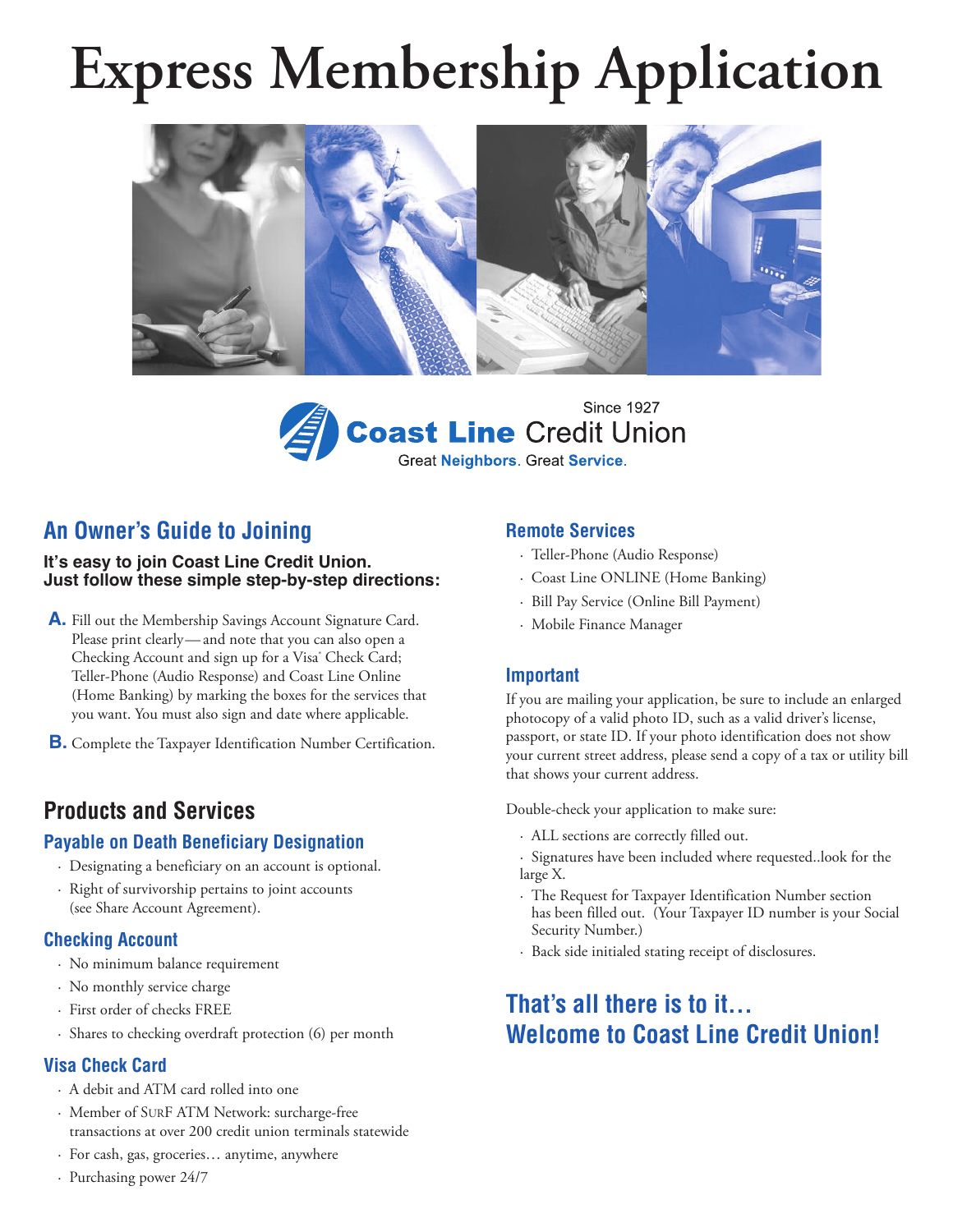# **My Membership Savings Account**

Owner(s) Account(s) shall be (check one):  $\Box$  Individual account  $\Box$  Joint Account

## **In addition, I request:** q **Checking Account** q **Visa® Check Card** q **Teller-PhoneSM** q **CoastLine ONLINE** q **Bill Payer**

## **1. Membership Savings Account Agreement**

Coastline Credit Union is hereby authorized to recognize any of the signatures subscribed hereto on either side of this agreement in the payment of funds or the transaction of any business for this account. The joint owners of this account hereby agree with each other and with Coast Line Credit Union that all sums now paid in on savings, or heretofore or hereafter paid in on savings by any or all of said joint owners to their credit as such joint owners with all accumulations thereon, together with the proceeds of any insurance on said account, are and shall be owned by them jointly with right of survivorship and be subject to the withdrawal or receipt of any of them, and payment to any of them. On the death of a joint owner, the balance in the account will belong to the surviving joint owner(s).

Any or all of said joint owners may pledge all or any part of the savings in this account as collateral security for a loan or loans. The right or authority of the credit union under this agreement shall not be changed or terminated by said owners, or any of them, except by written notice to and consent of the Credit Union which shall not affect transactions theretofore made.

## **PRINT CLEARLY. Ifmailing,include a photocopy of an enlarged valid photo ID(a driver's license, passport, or state ID)**

| <b>Name</b>                       |                                      | Soc.Sec.No.       |                                                                                                |
|-----------------------------------|--------------------------------------|-------------------|------------------------------------------------------------------------------------------------|
| <b>Address</b>                    | City                                 | <b>State</b>      | <b>ZIP</b>                                                                                     |
| <b>Permanent Address</b>          | City                                 | <b>State</b>      | <b>ZIP</b>                                                                                     |
| States lived in (last five years) |                                      |                   |                                                                                                |
| Home Phone No.                    | Work Phone No.                       | <b>Birth Date</b> | <b>Mother's Maiden Name</b>                                                                    |
| Eligible By:                      | $\Box$ Work for Springfield Terminal | $\Box$ Other      | $\Box$ Live, work, worship, or attend school in the counties of York, Sagadahoc, or Cumberland |
| <b>Place of Employment</b>        |                                      |                   |                                                                                                |
| Joint Owner Name (if applicable)  |                                      | Soc. Sec.No.      | Date of Birth                                                                                  |
| Joint Owner Name (if applicable)  |                                      | Soc. Sec.No.      | Date of Birth                                                                                  |
| I have enclosed \$                |                                      |                   | to deposit into my Membership Savings Account (\$5.00 min).                                    |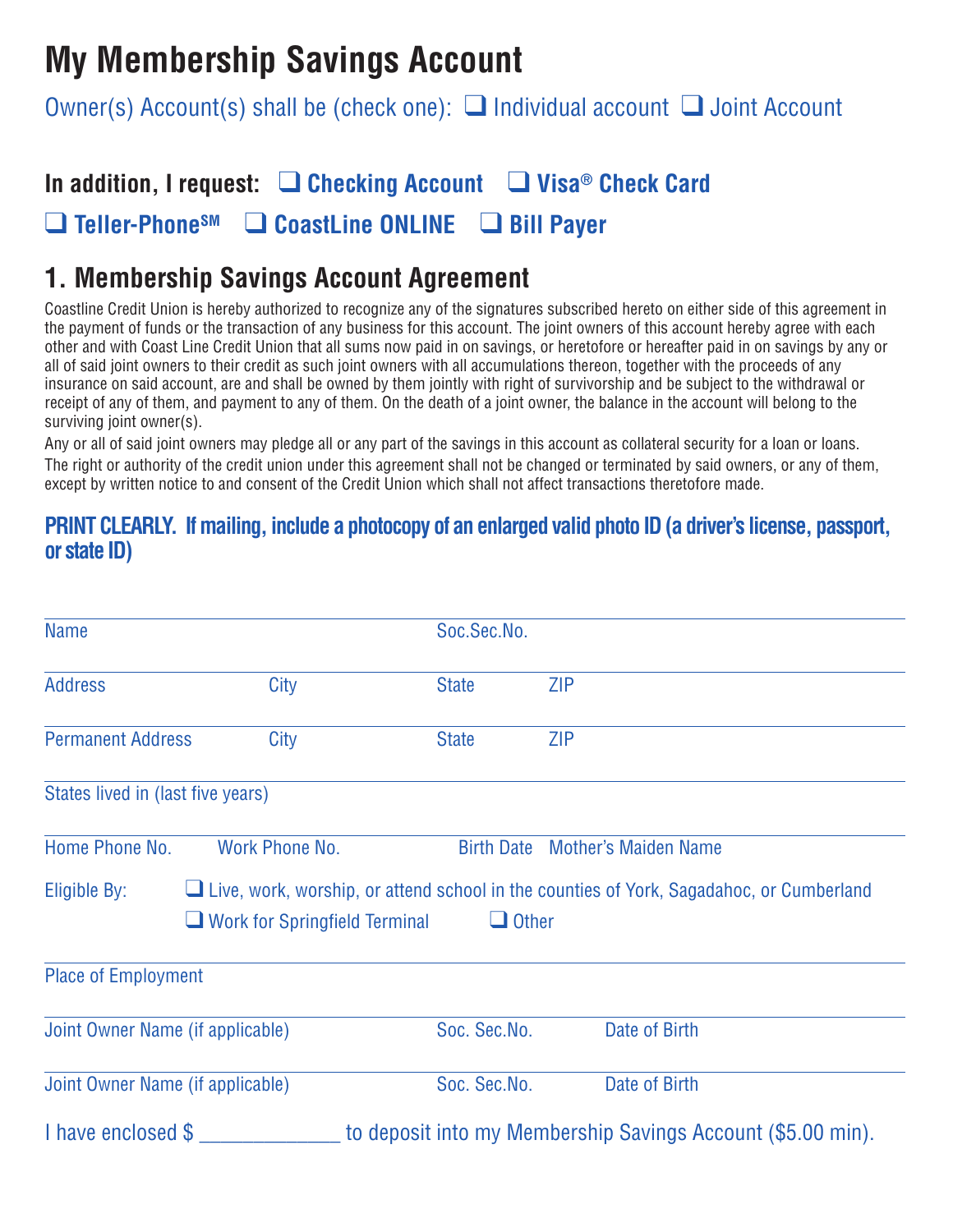# **2. Optional Pay-on-Death (P.O.D.) Beneficiary Designation**

Distribution will be made equally unless indicated differently below. Between P.O.D. beneficiaries, there is no right of survivorship.

| Name of P.O.D. Beneficiary | Soc. Sec. No. |           | Date of Birth | <b>Distribution</b> |
|----------------------------|---------------|-----------|---------------|---------------------|
| <b>Address</b>             | City          | State Zip |               |                     |
| Name of P.O.D. Beneficiary | Soc. Sec. No. |           | Date of Birth | <b>Distribution</b> |
| <b>Address</b>             | City          | State Zip |               |                     |

If additional beneficiaries are desired, attach a separate piece of paper to this signature card. The P.O.D. designation set forth above shall govern all accounts opened under the membership unless otherwise specified by completing a new P.O.D. Beneficiary Designation Card.

## **3. Checking Account**

I have enclosed \$ \_\_\_\_\_ to deposit into my Membership Checking Account. No minimum required.

Credit Union use only: MICR Number\_\_\_\_\_\_\_\_\_\_\_\_\_\_\_\_\_

## **Check Order** Please print this on my checks. (First order of checks free.)

| Name(s)        |      |              |     |  |
|----------------|------|--------------|-----|--|
| <b>Address</b> | City | <b>State</b> | Zip |  |
| Phone          |      |              |     |  |

# **4. Visa Check Card**

# q **Visa® Check Card**

In order to issue a card to either signer of a joint account, both owners must sign at the end of this agreement. I/we agree to abide by the terms of the electronic funds transfer and cardholders agreement in the Membership Agreement & Disclosure provided to me/us separately by the Credit Union.

Consumer reports (credit reports) will be obtained in connection with this application. If you request, 1) you will be informed whether or not consumer reports were obtained; and 2) if reports were obtained, you will be informed of the names and addresses of the consumer reporting agencies (credit bureaus) that furnished the reports.

Loan Officer Signature Date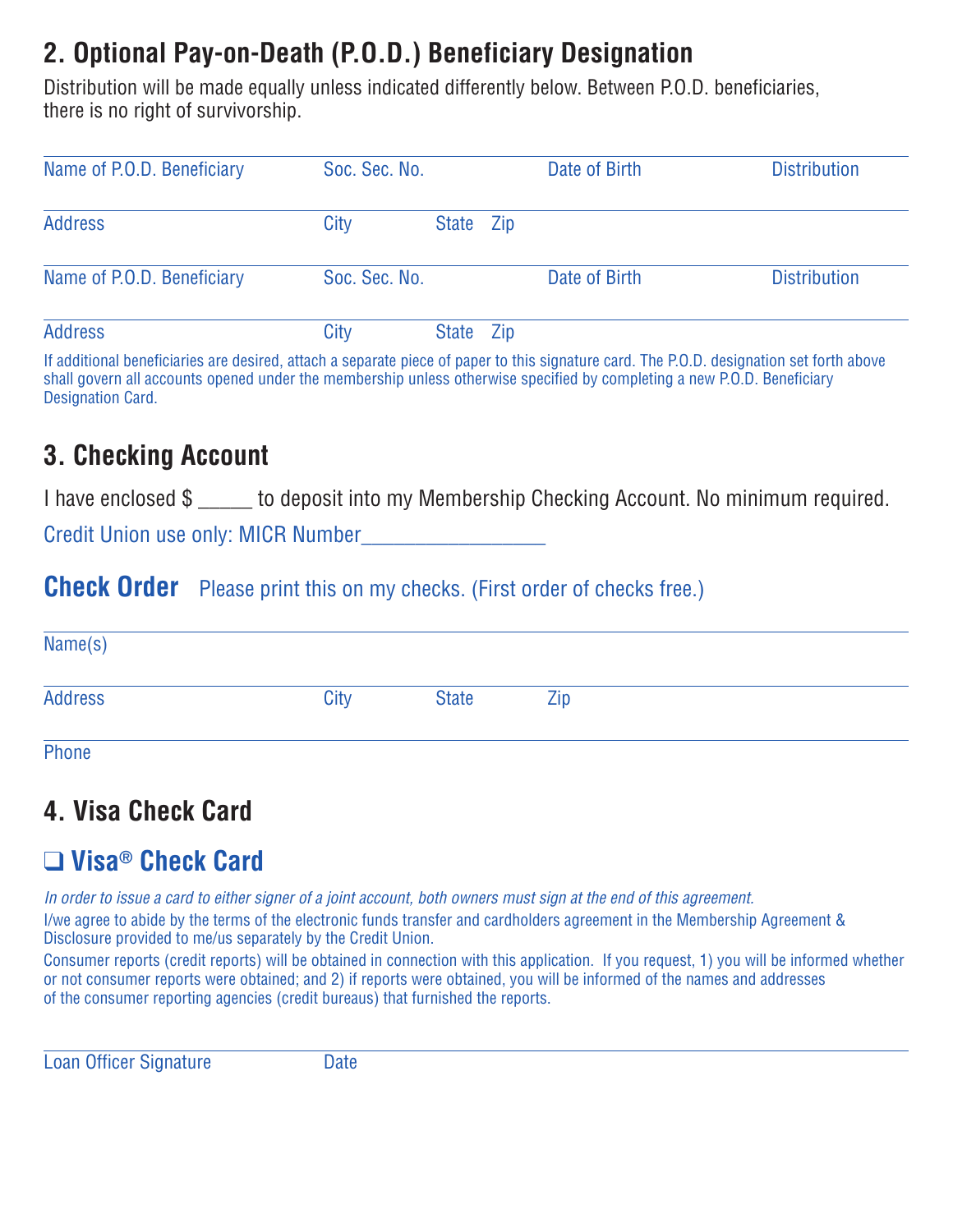# **5. Remote Services**

# q **Teller-PhoneSM (Audio Response)**

Please choose a 4 digit PIN (Personal Identification Number) \_\_\_\_\_\_\_ - \_\_\_\_\_\_\_ - \_\_\_\_\_\_\_ - \_\_\_\_\_\_\_

# q **Coastline ONLINE (Home Banking)** Complete e-mail address required below.

| <b>E-mail Address</b>                            |         |                                                          |  |  |
|--------------------------------------------------|---------|----------------------------------------------------------|--|--|
| <b>To Start Direct Deposit</b>                   |         | Please complete this card and bring it to your employer. |  |  |
| <b>Coast Line Credit Union</b><br>ABA #211288417 |         |                                                          |  |  |
| Name                                             |         |                                                          |  |  |
| Account #                                        |         |                                                          |  |  |
| Please circle one:                               | Savings | Checking                                                 |  |  |